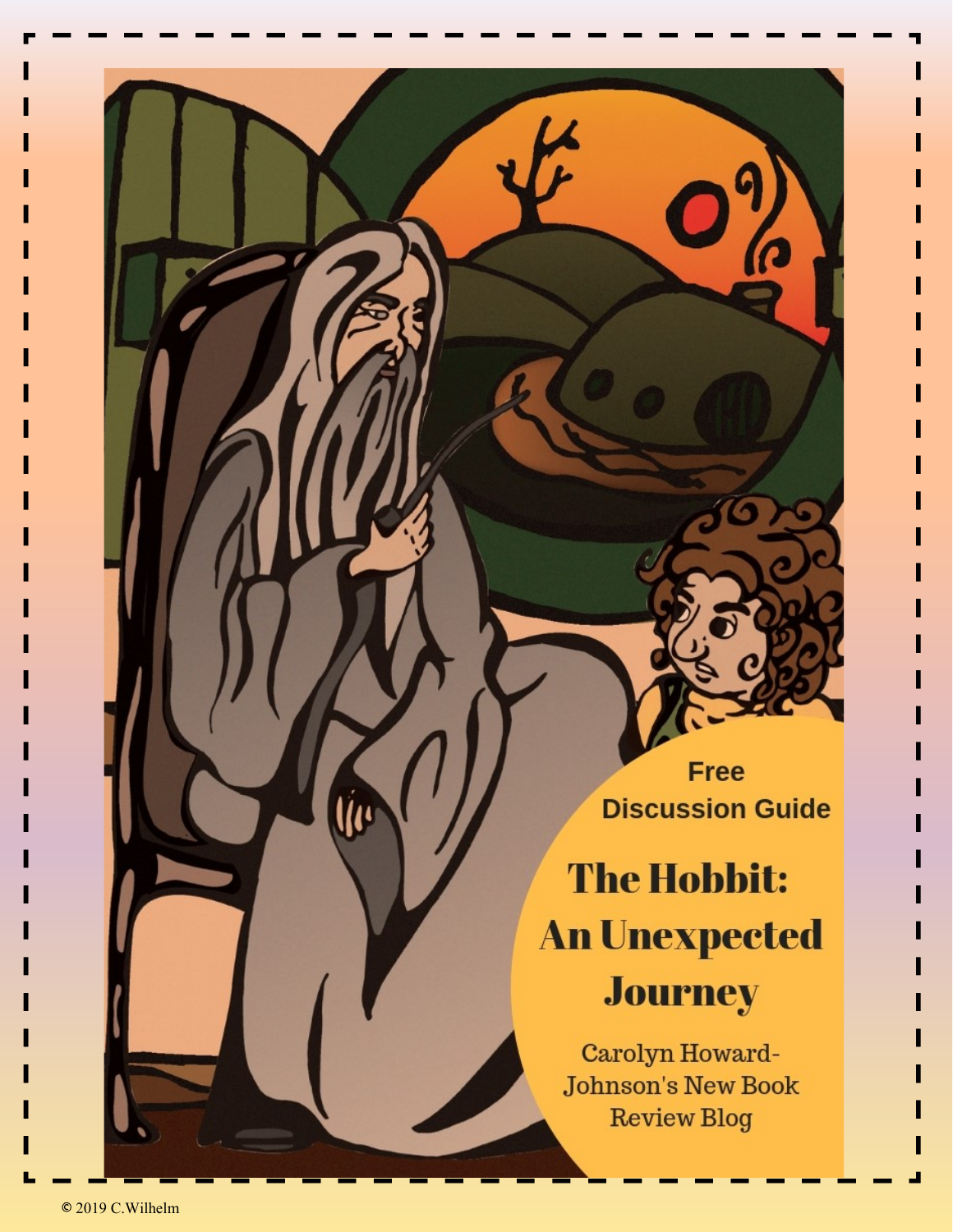#### **Questions About THE HOBBIT**

**The Unexpected Journey, Movie 1, 2012**

**Name \_\_\_\_\_\_\_\_\_\_\_\_\_\_\_\_\_\_\_\_\_\_\_\_\_\_\_\_\_\_\_\_ Date \_\_\_\_\_\_\_\_\_\_\_\_\_** 1. *Who was telling (writing) the story in the movie?*

2. *What happened to ruin the peaceful, prosperous Lonely Mountain and the Mines of Moria*?

\_\_\_\_\_\_\_\_\_\_\_\_\_\_\_\_\_\_\_\_\_\_\_\_\_\_\_\_\_\_\_\_\_\_\_\_\_\_\_\_\_\_\_\_\_\_\_ \_\_\_\_\_\_\_\_\_\_\_\_\_\_\_\_\_\_\_\_\_\_\_\_\_\_\_\_\_\_\_\_\_\_\_\_\_\_\_\_\_\_\_\_\_\_\_

\_\_\_\_\_\_\_\_\_\_\_\_\_\_\_\_\_\_\_\_\_\_\_\_\_\_\_\_\_\_\_\_\_\_\_\_\_\_\_\_\_\_\_\_\_\_\_ \_\_\_\_\_\_\_\_\_\_\_\_\_\_\_\_\_\_\_\_\_\_\_\_\_\_\_\_\_\_\_\_\_\_\_\_\_\_\_\_\_\_\_\_\_\_\_

3. *Why do the Dwarves want their ancestral home back?*

\_\_\_\_\_\_\_\_\_\_\_\_\_\_\_\_\_\_\_\_\_\_\_\_\_\_\_\_\_\_\_\_\_\_\_\_\_\_\_\_\_\_\_\_\_\_\_ \_\_\_\_\_\_\_\_\_\_\_\_\_\_\_\_\_\_\_\_\_\_\_\_\_\_\_\_\_\_\_\_\_\_\_\_\_\_\_\_\_\_\_\_\_\_\_

4. *Why does Thorin especially want to fight the pale Orc?*

\_\_\_\_\_\_\_\_\_\_\_\_\_\_\_\_\_\_\_\_\_\_\_\_\_\_\_\_\_\_\_\_\_\_\_\_\_\_\_\_\_\_\_\_\_\_\_ \_\_\_\_\_\_\_\_\_\_\_\_\_\_\_\_\_\_\_\_\_\_\_\_\_\_\_\_\_\_\_\_\_\_\_\_\_\_\_\_\_\_\_\_\_\_\_

5. *How does Bilbo Baggins become involved in the quest to enter Lonely Mountain?*

\_\_\_\_\_\_\_\_\_\_\_\_\_\_\_\_\_\_\_\_\_\_\_\_\_\_\_\_\_\_\_\_\_\_\_\_\_\_\_\_\_\_\_\_\_\_\_ \_\_\_\_\_\_\_\_\_\_\_\_\_\_\_\_\_\_\_\_\_\_\_\_\_\_\_\_\_\_\_\_\_\_\_\_\_\_\_\_\_\_\_\_\_\_\_

\_\_\_\_\_\_\_\_\_\_\_\_\_\_\_\_\_\_\_\_\_\_\_\_\_\_\_\_\_\_\_\_\_\_\_\_\_\_\_\_\_\_\_\_\_\_\_ \_\_\_\_\_\_\_\_\_\_\_\_\_\_\_\_\_\_\_\_\_\_\_\_\_\_\_\_\_\_\_\_\_\_\_\_\_\_\_\_\_\_\_\_\_\_\_

\_\_\_\_\_\_\_\_\_\_\_\_\_\_\_\_\_\_\_\_\_\_\_\_\_\_\_\_\_\_\_\_\_\_\_\_\_\_\_\_\_\_\_\_\_\_\_  $\overline{\phantom{a}}$  , and the contract of the contract of the contract of the contract of the contract of the contract of the contract of the contract of the contract of the contract of the contract of the contract of the contrac

6. *Why does the company need Bilbo's help?*

7. *Which groups in the story especially love food?*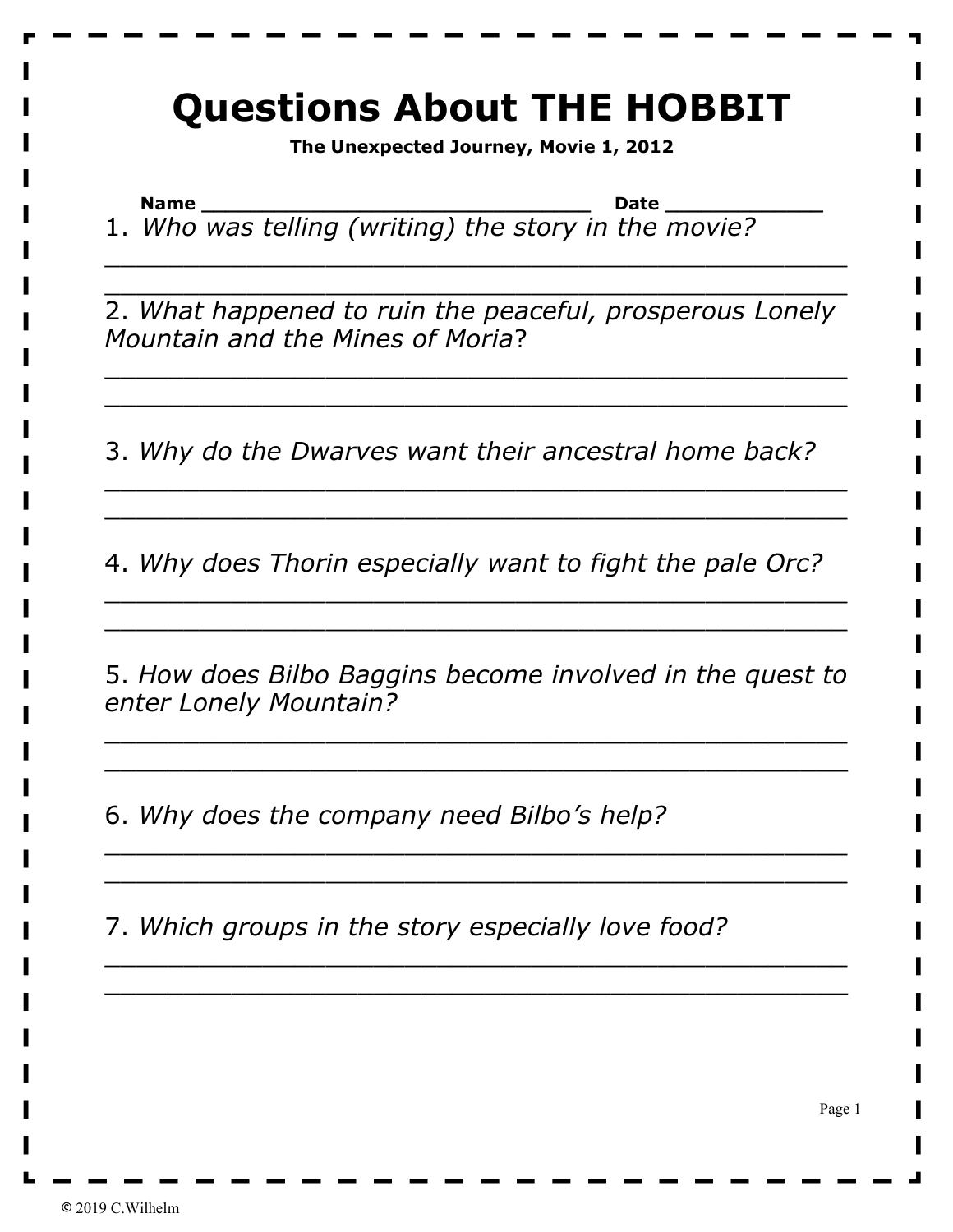## **THE HOBBIT**

**questions continued**

**Name \_\_\_\_\_\_\_\_\_\_\_\_\_\_\_\_\_\_\_\_\_\_\_\_\_\_\_\_\_\_\_\_ Date \_\_\_\_\_\_\_\_\_\_\_\_\_**

*8. Do the Dwarves have good table manners? Explain.*

\_\_\_\_\_\_\_\_\_\_\_\_\_\_\_\_\_\_\_\_\_\_\_\_\_\_\_\_\_\_\_\_\_\_\_\_\_\_\_\_\_\_\_\_\_\_\_ \_\_\_\_\_\_\_\_\_\_\_\_\_\_\_\_\_\_\_\_\_\_\_\_\_\_\_\_\_\_\_\_\_\_\_\_\_\_\_\_\_\_\_\_\_\_\_

9. *Did you notice* the map in the beginning of the story? Is it important later? Why?

\_\_\_\_\_\_\_\_\_\_\_\_\_\_\_\_\_\_\_\_\_\_\_\_\_\_\_\_\_\_\_\_\_\_\_\_\_\_\_\_\_\_\_\_\_\_\_ \_\_\_\_\_\_\_\_\_\_\_\_\_\_\_\_\_\_\_\_\_\_\_\_\_\_\_\_\_\_\_\_\_\_\_\_\_\_\_\_\_\_\_\_\_\_\_

\_\_\_\_\_\_\_\_\_\_\_\_\_\_\_\_\_\_\_\_\_\_\_\_\_\_\_\_\_\_\_\_\_\_\_\_\_\_\_\_\_\_\_\_\_\_\_ \_\_\_\_\_\_\_\_\_\_\_\_\_\_\_\_\_\_\_\_\_\_\_\_\_\_\_\_\_\_\_\_\_\_\_\_\_\_\_\_\_\_\_\_\_\_\_

10. *How does the company escape the three trolls?*

11. *What swords does the company take from the trolls after they turn to stone?*

\_\_\_\_\_\_\_\_\_\_\_\_\_\_\_\_\_\_\_\_\_\_\_\_\_\_\_\_\_\_\_\_\_\_\_\_\_\_\_\_\_\_\_\_\_\_\_ \_\_\_\_\_\_\_\_\_\_\_\_\_\_\_\_\_\_\_\_\_\_\_\_\_\_\_\_\_\_\_\_\_\_\_\_\_\_\_\_\_\_\_\_\_\_\_

12. *Who is in the Lonely Mountain and has control of the gold? Explain.*

\_\_\_\_\_\_\_\_\_\_\_\_\_\_\_\_\_\_\_\_\_\_\_\_\_\_\_\_\_\_\_\_\_\_\_\_\_\_\_\_\_\_\_\_\_\_\_ \_\_\_\_\_\_\_\_\_\_\_\_\_\_\_\_\_\_\_\_\_\_\_\_\_\_\_\_\_\_\_\_\_\_\_\_\_\_\_\_\_\_\_\_\_\_\_

13. *What does the wizard Radagast tell the company?*

14. *Does Radagast's hedgehog live?* Do all the animals live?

 $\overline{\phantom{a}}$  , and the contract of the contract of the contract of the contract of the contract of the contract of the contract of the contract of the contract of the contract of the contract of the contract of the contrac \_\_\_\_\_\_\_\_\_\_\_\_\_\_\_\_\_\_\_\_\_\_\_\_\_\_\_\_\_\_\_\_\_\_\_\_\_\_\_\_\_\_\_\_\_\_\_

\_\_\_\_\_\_\_\_\_\_\_\_\_\_\_\_\_\_\_\_\_\_\_\_\_\_\_\_\_\_\_\_\_\_\_\_\_\_\_\_\_\_\_\_\_\_\_ \_\_\_\_\_\_\_\_\_\_\_\_\_\_\_\_\_\_\_\_\_\_\_\_\_\_\_\_\_\_\_\_\_\_\_\_\_\_\_\_\_\_\_\_\_\_\_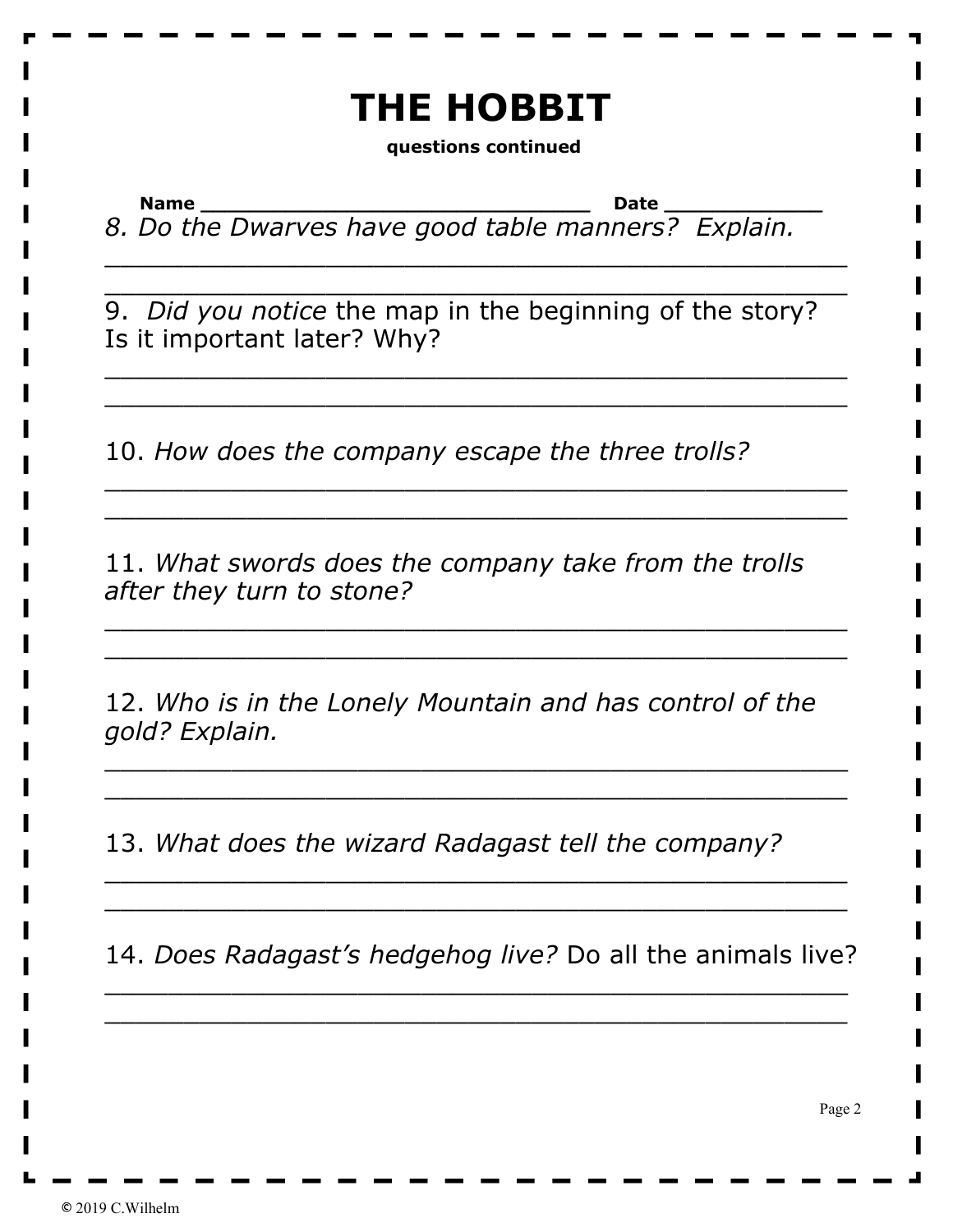### **THE HOBBIT**

**questions continued**

**Name \_\_\_\_\_\_\_\_\_\_\_\_\_\_\_\_\_\_\_\_\_\_\_\_\_\_\_\_\_\_\_\_ Date \_\_\_\_\_\_\_\_\_\_\_\_\_**

15. *Who chases the company after they see Radagast?*

\_\_\_\_\_\_\_\_\_\_\_\_\_\_\_\_\_\_\_\_\_\_\_\_\_\_\_\_\_\_\_\_\_\_\_\_\_\_\_\_\_\_\_\_\_\_\_ \_\_\_\_\_\_\_\_\_\_\_\_\_\_\_\_\_\_\_\_\_\_\_\_\_\_\_\_\_\_\_\_\_\_\_\_\_\_\_\_\_\_\_\_\_\_\_

\_\_\_\_\_\_\_\_\_\_\_\_\_\_\_\_\_\_\_\_\_\_\_\_\_\_\_\_\_\_\_\_\_\_\_\_\_\_\_\_\_\_\_\_\_\_\_ \_\_\_\_\_\_\_\_\_\_\_\_\_\_\_\_\_\_\_\_\_\_\_\_\_\_\_\_\_\_\_\_\_\_\_\_\_\_\_\_\_\_\_\_\_\_\_

\_\_\_\_\_\_\_\_\_\_\_\_\_\_\_\_\_\_\_\_\_\_\_\_\_\_\_\_\_\_\_\_\_\_\_\_\_\_\_\_\_\_\_\_\_\_\_ \_\_\_\_\_\_\_\_\_\_\_\_\_\_\_\_\_\_\_\_\_\_\_\_\_\_\_\_\_\_\_\_\_\_\_\_\_\_\_\_\_\_\_\_\_\_\_

\_\_\_\_\_\_\_\_\_\_\_\_\_\_\_\_\_\_\_\_\_\_\_\_\_\_\_\_\_\_\_\_\_\_\_\_\_\_\_\_\_\_\_\_\_\_\_ \_\_\_\_\_\_\_\_\_\_\_\_\_\_\_\_\_\_\_\_\_\_\_\_\_\_\_\_\_\_\_\_\_\_\_\_\_\_\_\_\_\_\_\_\_\_\_

\_\_\_\_\_\_\_\_\_\_\_\_\_\_\_\_\_\_\_\_\_\_\_\_\_\_\_\_\_\_\_\_\_\_\_\_\_\_\_\_\_\_\_\_\_\_\_ \_\_\_\_\_\_\_\_\_\_\_\_\_\_\_\_\_\_\_\_\_\_\_\_\_\_\_\_\_\_\_\_\_\_\_\_\_\_\_\_\_\_\_\_\_\_\_

16. *Why do the Orcs on Wargs leave?*

17. *What are Orcs? What are Wargs?* 

18. *What does Gandalf tell the Elves of Rivendell?*

19. *What happens after they leave Rivendell?*

20. *How do things go when the company is taken by the Great Goblin?*

\_\_\_\_\_\_\_\_\_\_\_\_\_\_\_\_\_\_\_\_\_\_\_\_\_\_\_\_\_\_\_\_\_\_\_\_\_\_\_\_\_\_\_\_\_\_\_ \_\_\_\_\_\_\_\_\_\_\_\_\_\_\_\_\_\_\_\_\_\_\_\_\_\_\_\_\_\_\_\_\_\_\_\_\_\_\_\_\_\_\_\_\_\_\_

\_\_\_\_\_\_\_\_\_\_\_\_\_\_\_\_\_\_\_\_\_\_\_\_\_\_\_\_\_\_\_\_\_\_\_\_\_\_\_\_\_\_\_\_\_\_\_  $\overline{\phantom{a}}$  , and the contract of the contract of the contract of the contract of the contract of the contract of the contract of the contract of the contract of the contract of the contract of the contract of the contrac

22. *Where is Bilbo when the company is fighting the Goblins?*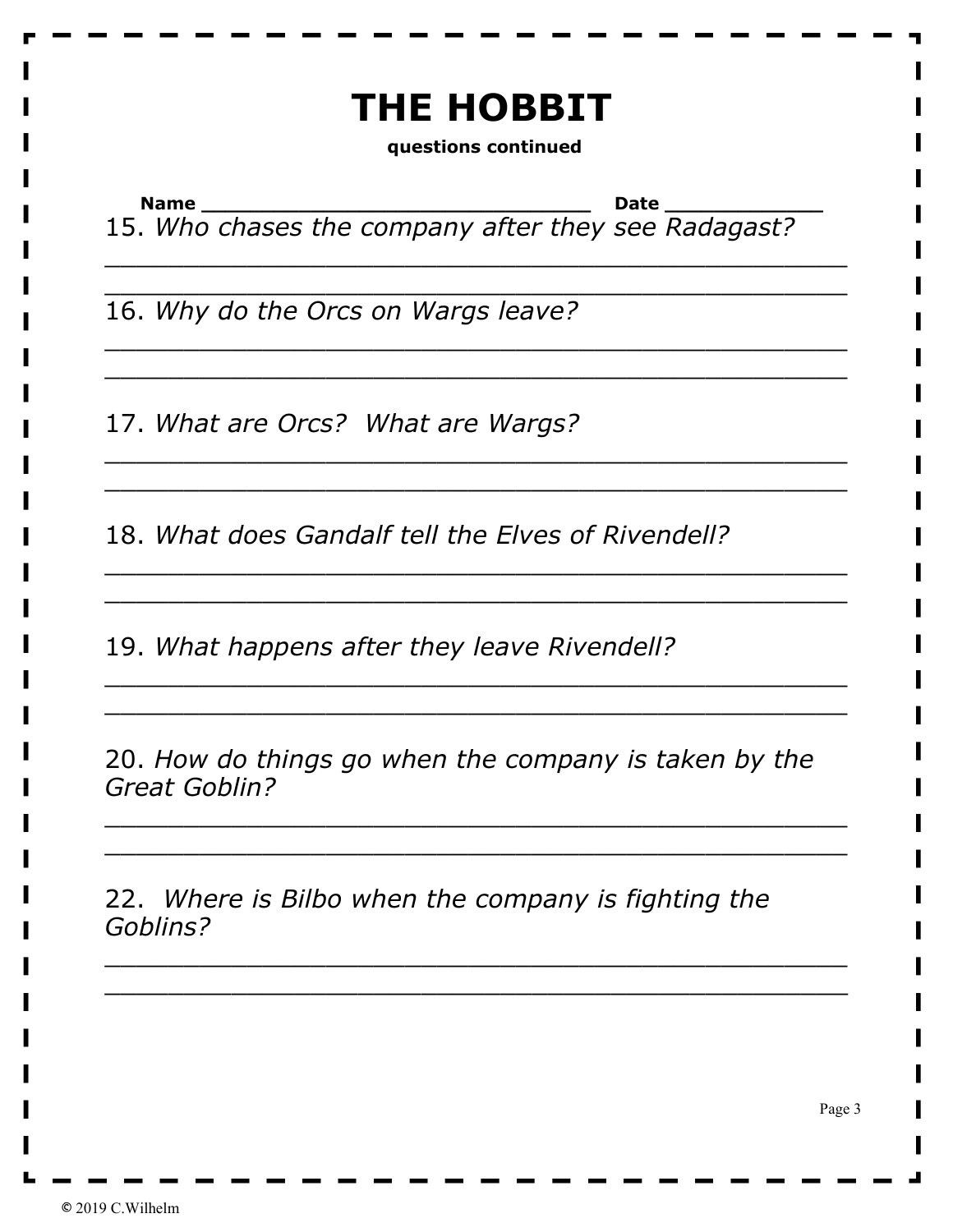# **THE HOBBIT**

**questions continued**

**Name \_\_\_\_\_\_\_\_\_\_\_\_\_\_\_\_\_\_\_\_\_\_\_\_\_\_\_\_\_\_\_\_ Date \_\_\_\_\_\_\_\_\_\_\_\_\_** *22. What happens that causes the company to climb trees?*

\_\_\_\_\_\_\_\_\_\_\_\_\_\_\_\_\_\_\_\_\_\_\_\_\_\_\_\_\_\_\_\_\_\_\_\_\_\_\_\_\_\_\_\_\_\_\_ \_\_\_\_\_\_\_\_\_\_\_\_\_\_\_\_\_\_\_\_\_\_\_\_\_\_\_\_\_\_\_\_\_\_\_\_\_\_\_\_\_\_\_\_\_\_\_

\_\_\_\_\_\_\_\_\_\_\_\_\_\_\_\_\_\_\_\_\_\_\_\_\_\_\_\_\_\_\_\_\_\_\_\_\_\_\_\_\_\_\_\_\_\_\_ \_\_\_\_\_\_\_\_\_\_\_\_\_\_\_\_\_\_\_\_\_\_\_\_\_\_\_\_\_\_\_\_\_\_\_\_\_\_\_\_\_\_\_\_\_\_\_

23. *Why do some believe Smaug is dead? Is he really dead? Explain.*

24. *Name a character in the movie not in this part of the book.*

\_\_\_\_\_\_\_\_\_\_\_\_\_\_\_\_\_\_\_\_\_\_\_\_\_\_\_\_\_\_\_\_\_\_\_\_\_\_\_\_\_\_\_\_\_\_\_ \_\_\_\_\_\_\_\_\_\_\_\_\_\_\_\_\_\_\_\_\_\_\_\_\_\_\_\_\_\_\_\_\_\_\_\_\_\_\_\_\_\_\_\_\_\_\_

\_\_\_\_\_\_\_\_\_\_\_\_\_\_\_\_\_\_\_\_\_\_\_\_\_\_\_\_\_\_\_\_\_\_\_\_\_\_\_\_\_\_\_\_\_\_\_ \_\_\_\_\_\_\_\_\_\_\_\_\_\_\_\_\_\_\_\_\_\_\_\_\_\_\_\_\_\_\_\_\_\_\_\_\_\_\_\_\_\_\_\_\_\_\_ \_\_\_\_\_\_\_\_\_\_\_\_\_\_\_\_\_\_\_\_\_\_\_\_\_\_\_\_\_\_\_\_\_\_\_\_\_\_\_\_\_\_\_\_\_\_\_ \_\_\_\_\_\_\_\_\_\_\_\_\_\_\_\_\_\_\_\_\_\_\_\_\_\_\_\_\_\_\_\_\_\_\_\_\_\_\_\_\_\_\_\_\_\_\_ \_\_\_\_\_\_\_\_\_\_\_\_\_\_\_\_\_\_\_\_\_\_\_\_\_\_\_\_\_\_\_\_\_\_\_\_\_\_\_\_\_\_\_\_\_\_\_

25. If you have also read the book, tell which you like more, the movie part 1 or the book (so far)? Why?

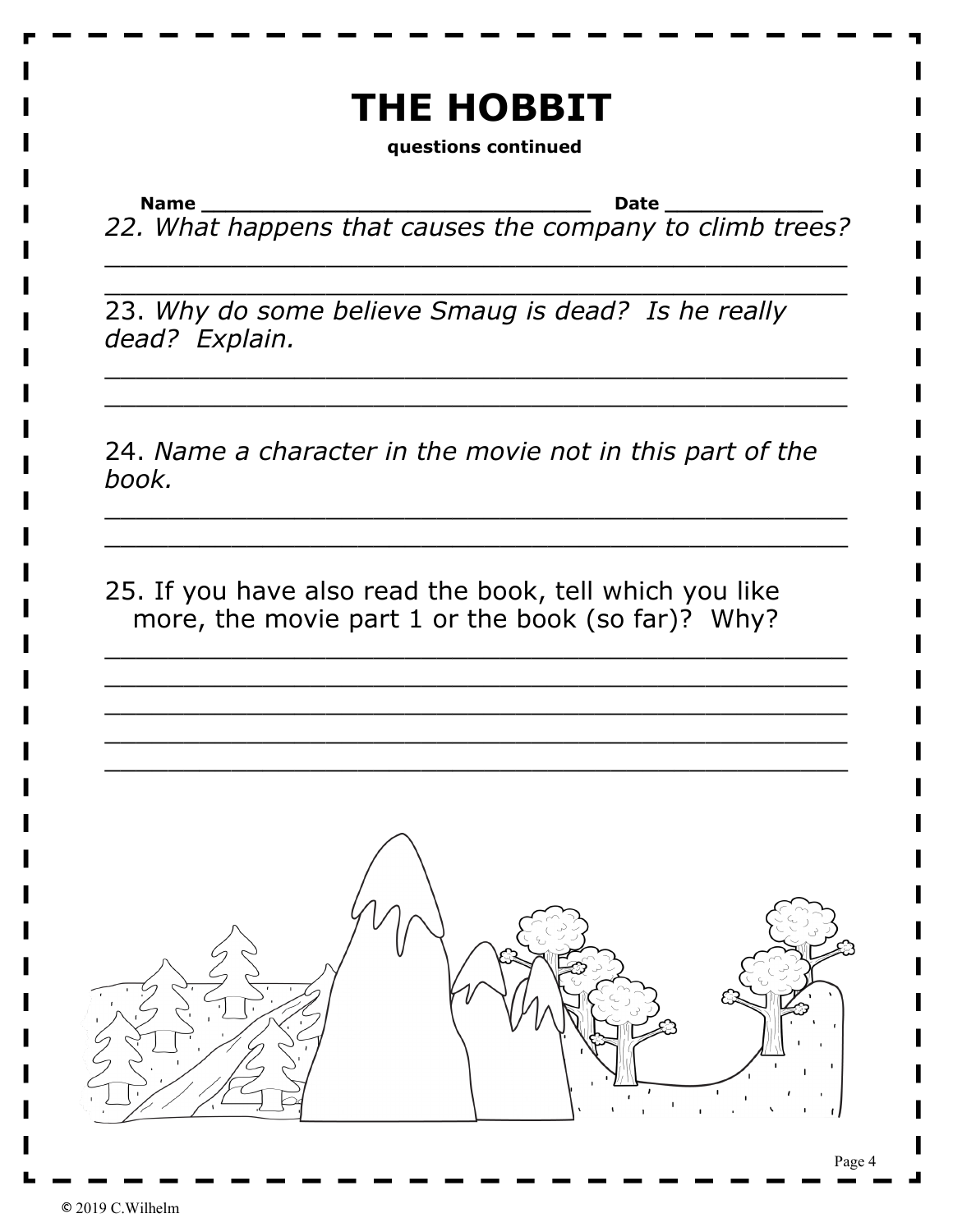#### Answers

1. *Who was telling the story in the movie?* Old Bilbo Baggins thinks back in his memory as he writes the story for Frodo.

2. *What happened to ruin the peaceful, prosperous Lonely Mountain and the Mines of Moria*? First, the Dragon Smaug takes over the castle and mines, and the Dwarves are prevented from reclaiming Moria, by the Orcs. The Dwarves had been driven out of Moria by a Balrog, called Durin's Bane.

3. *Why do the Dwarves want their ancestral home back?* They are homeless and want their homeland back.

4. *Why does Thorin especially want to fight the pale Orc?* Pale Orc Azog beheaded his Grandfather Thrór, former King of the Dwarves.

5. *How does Bilbo Baggins become involved in the quest to enter Lonely Mountain?* In the Shire, young Bilbo is tricked by the Gandalf into having a party for Thorin and his company of dwarves. Gandalf at first seems unsuccessful in recruiting Bilbo's help, and the company leaves. Bilbo does catch up with them in the morning to accompany them.

6. *Why does the company need Bilbo's help?* Dragons can recognize the scent of Dwarves, but not the scent of Hobbits. They call him a burglar.

- 7. *Who in the story especially love food?* Hobbits and Dwarves.
- 8. *Do the Dwarves have good manners when they eat?* No.

9. *Did you notice the map in the beginning of the story? Is it important later*? Yes, more words appear on the map when they are in Rivendell, and Lord Elrond says the hidden door of Lonely Mountain will only be visible on Durin's Day. (The words were written in special moon letters)

10. *How does the company escape the three trolls?* Bilbo stalls the trolls from eating them by saying they have worms and parasites, and when Gandalf exposes the trolls to sunlight, they are turned to stone.

11. *What swords does the company take from the trolls?* Thorin takes an Elfmade blade, the Orcrist. Gandalf takes the Glamdring. Gandalf gives the Elven short-sword to Bilbo (Sting), and it glows when Orcs are near.

12. *Who is in the Lonely Mountain and has control of the gold?* The Dragon Smaug has been sleeping on the piles of gold in the mountain.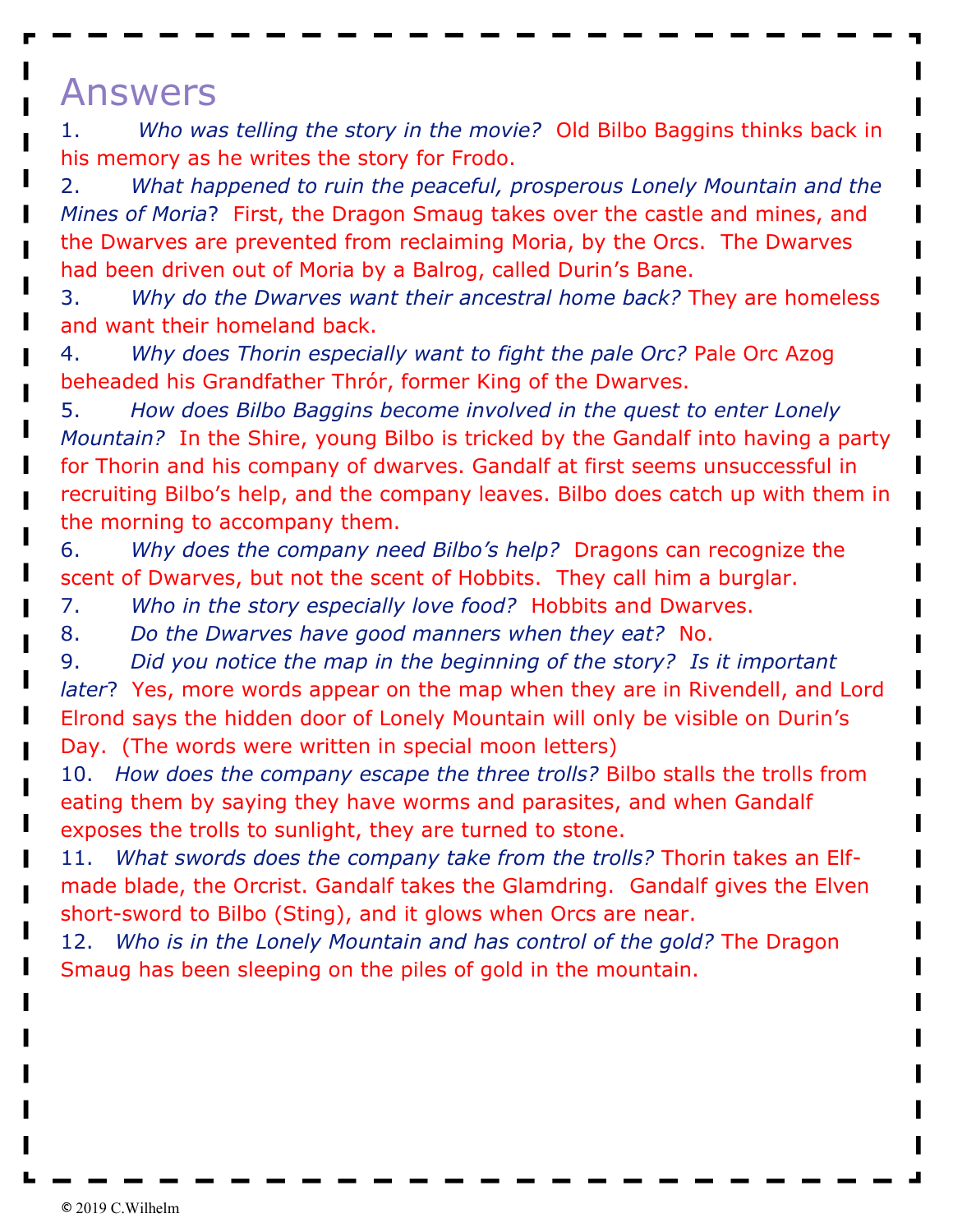### Answers, continued

13. *What does the wizard Radagast tell them?* Radagast the Brown (another Wizard) tells that a Necromancer (dark magician) has been using dark magic at Greenwood.

14. *Does Radagast's hedgehog live?* Yes. *Do all the animals at Greenwood live?* No.

15. *Who chases the company after they see Radagast*? Orcs on Wargs.

16. *Why do the Orcs on Wargs leave*? Radagast has his Rustabell rabbits chase them away.

17. *What are Orcs? What are wargs?* Orcs are dimwitted and miserable creatures, living in fear and hate. Wargs are like huge, fierce wolves.

18. *What does Gandalf tell the Elves of Rivendell?* Gandalf presents a Morgulblade as a sign the Necromancer is linked to the Witch-king of Angmar. He believes the Necromancer may attempt to use Smaug for his evil purposes. Saruman (leader of the Wizards) is skeptical, not believing the Necromancer to be a true threat, partially because he is becoming corrupt.

19. *What happens after they leave Rivendell?* They get caught in a fight between two stone giants, and take refuge in a cave only to be captured by Goblins, who take them to their leader, the Great Goblin.

20. *How do things go when the company is taken by the Great Goblin?* Not very well, but Gandalf arrives and leads the dwarves in an escape. He kills the Great Goblin. Some clever and interesting fighting scenes are filmed in this portion of the movie.

21. *Where is Bilbo when the company is fighting the Goblins?* He has fallen into a cave where he encounters Gollum. Gollum drops a gold ring that Bilbo picks up not realizing its power to make him invisible. They play a riddle game, in which Bilbo will be eaten if he loses. Gollum realizes Bilbo must have his ring, but Bilbo manages to escape and rejoin the company.

22. *What happens that causes the company to climb trees?* The company is ambushed by Azog and his hunting party. Bilbo saves Thorin from the Orcs just as the company is rescued by the Great Eagles, who fly them to the safety.

23. *Why do some believe Smaug is dead? Is he really dead?* Smaug is awakened by the knocking sound of bird. His eye opens at the end of the movie, filling the screen.

24. Name one character in this movie who is NOT in the book: **Galadriel** 25. Which is better, the movie or the book (so far)? Answers vary. Many may think the movie is better as the book is dry.